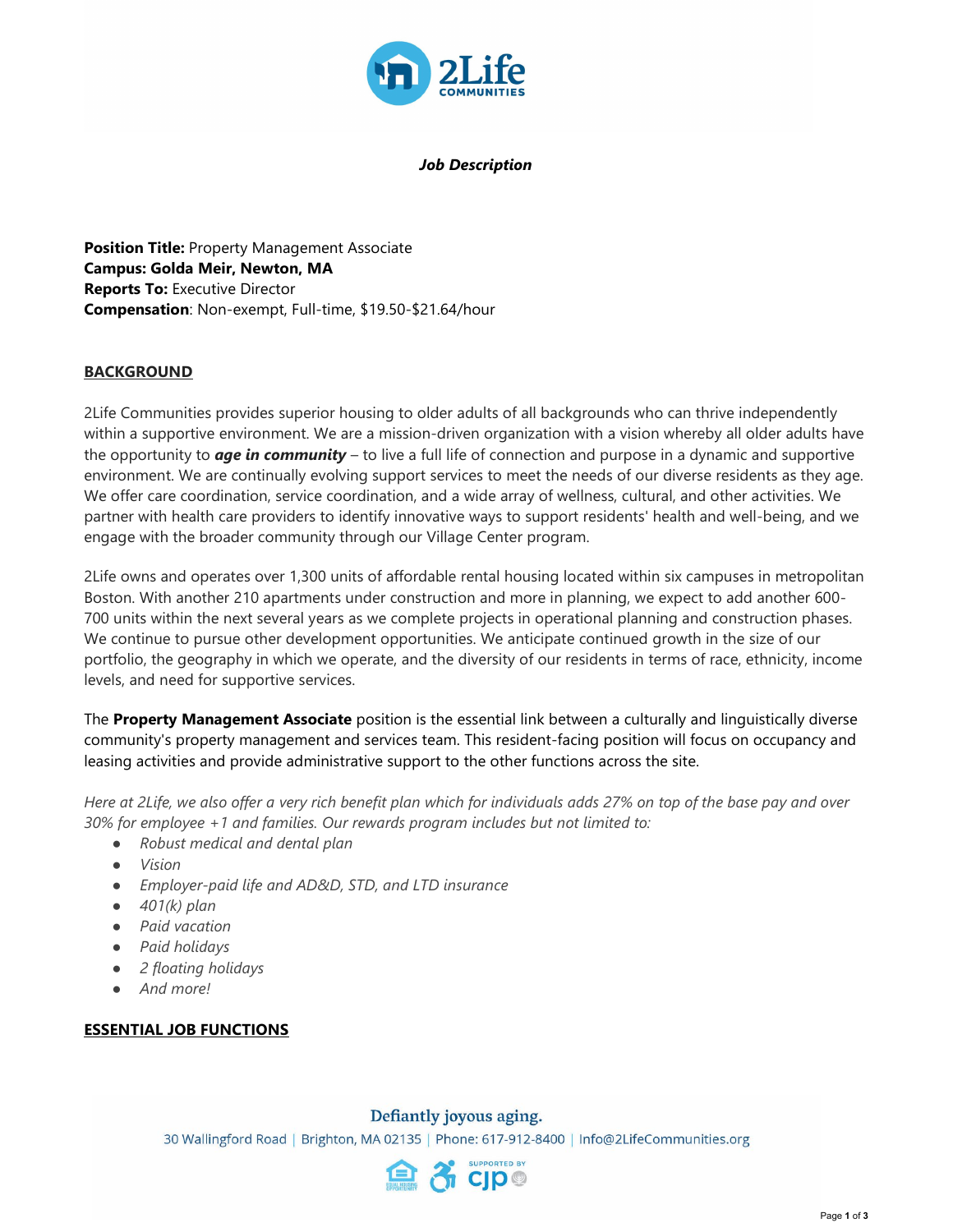

- Support Occupancy Specialist II with HUD and Tax Credit Program file preparation that is time-sensitive work and highly detailed, specific, and subject to annual audits. File and scan all completed certifications.
- Calculate rent and conduct annual income recertifications, interim certifications, and new move-ins independently
- Contact applicants from waitlists per Tenant Selection Plan, set up and conduct interviews and tours, and conduct initial certification for leasing
- Communication liaison responsible for getting essential and timely information out to all residents, including writing building-wide resident notices, obtaining necessary translations, and distributing
- Track corporate credit card receipts for monthly accounting review and troubleshoot issues (missing receipts, etc.). Reconcile with general ledger monthly and identify any questionable charges.
- Maintain resident meal program accounts, including troubleshooting discrepancies and related resident issues
- Communicate with vendors and assist at programs, activities, and other events
- Follow up with residents about programs and meetings
- Assist with minor resident related issues and problem-solving, ensuring to follow through to resolution, including connecting them with appropriate staff following resident-centricity principles
- Administrative tasks related to construction and other projects
- Create organizational tools to facilitate internal processes (spreadsheets, charts, communication vehicles). Identify gaps and follow up as needed.
- Provide general technology, administrative, and office support, including but not limited to photocopying, collating, faxing, scanning, and distributing
- Purchase and maintain organization and inventory of all office supplies

# **OTHER DUTIES AND RESPONSIBILITIES**

- Provide backup support to Front Desk Ambassador, including identifying gaps in coverage
- Provide technical support to other staff
- Other administrative duties as needed
- Editor and publisher of monthly Golda newsletter for residents; includes collecting articles from staff, organizing and formatting in Publisher or Canva, copying and distributing

# **PREPARATION, KNOWLEDGE, SKILLS & ABILITIES**

- Minimum 3 years administrative experience working independently in an interactive, team environment
- Fluent in English, spoken and written. Bilingual (Russian or Mandarin and Cantonese) preferred
- Requires Occupancy Specialist certification; 2Life will provide training
- Tech-savvy; advanced computer skills using Microsoft Office Suite, Google Drive, and database systems
- Proactive and goal-driven; self-starter
- Highly organized and detail-oriented
- Ability to establish efficient processes and systems to support their work and the work of the team
- Excellent customer service and communication skills, including follow-through
- Able to work well collaboratively with a team and independently
- Comfortable with a diverse population of older adults in residential setting; previous experience preferred

# Defiantly joyous aging.

30 Wallingford Road | Brighton, MA 02135 | Phone: 617-912-8400 | Info@2LifeCommunities.org